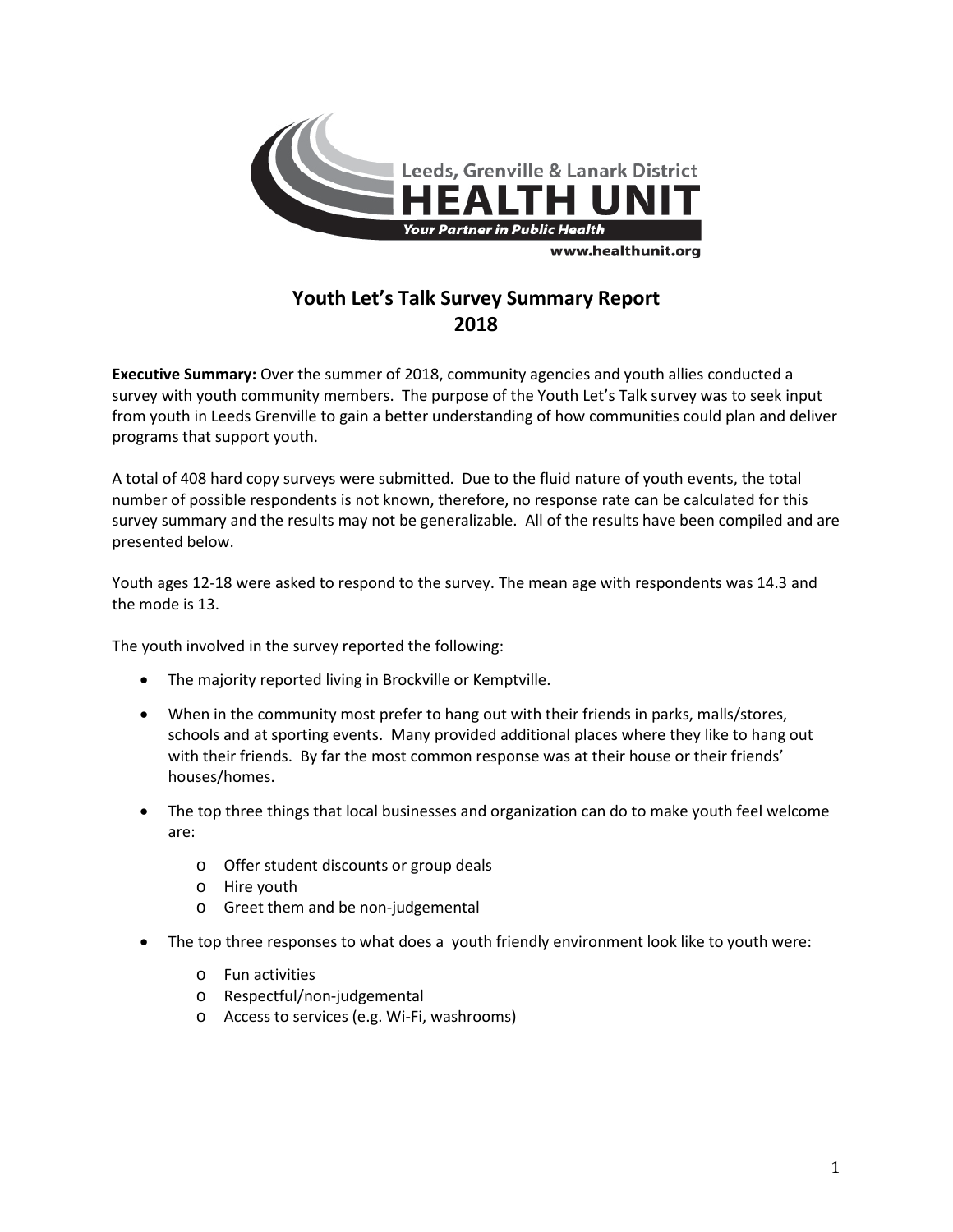- Youth would like to be involved in making decisions in their communities in the following ways:
	- o Be invited to participate
	- o Survey/poll on community decisions
	- o Be on a student group within their school
- Forty five percent of respondents would be interested in participating in a project that would make the community better. Followed by forty six percent that might be interested.
- Project ideas for what would make their community better were provided and responses were varied with few common themes.
- The top three activities they would like to see in their community are:
	- o Escape rooms
	- o Laser tag
	- o Movies in the community
- The suggestions related to what opportunities they would like the community to provide also varied. Some would like more sports and physical activity based opportunities, more venues for youth, clubs and groups and jobs and volunteer opportunities. They also mentioned things to be mindful of such as, that spaces/venues/opportunities need to be welcoming, provide food/snacks, and be free or low cost. Finally it was noted that transportation can be a barrier for some.
- Many participants provided feedback about where they would like to volunteer. Many would like to work with animals, food related venues and services, children and youth, medical facilities, the elderly, and community agencies.
- Barriers to volunteering and employment were identified. Commonly reported barriers included, age (being too young), a lack of transportation, a lack of time and a lack of job related opportunities.
- When asked how the community can tell them about programs and services being offered the top three responses were:
	- o School announcements
	- o Social Media
	- o Signs on store fronts
- If/when using social media consider using Instagram, Snap Chat and Facebook as these are the three most used social media platforms as reported by respondents. If using radio advertising consider the use of 96.7 FM as this was the most frequently reported station listened to by respondents.
- These results should be reviewed and taken into consideration when drafting recommendations, a next steps action plan, and for future planning.
- A full results summary is presented below.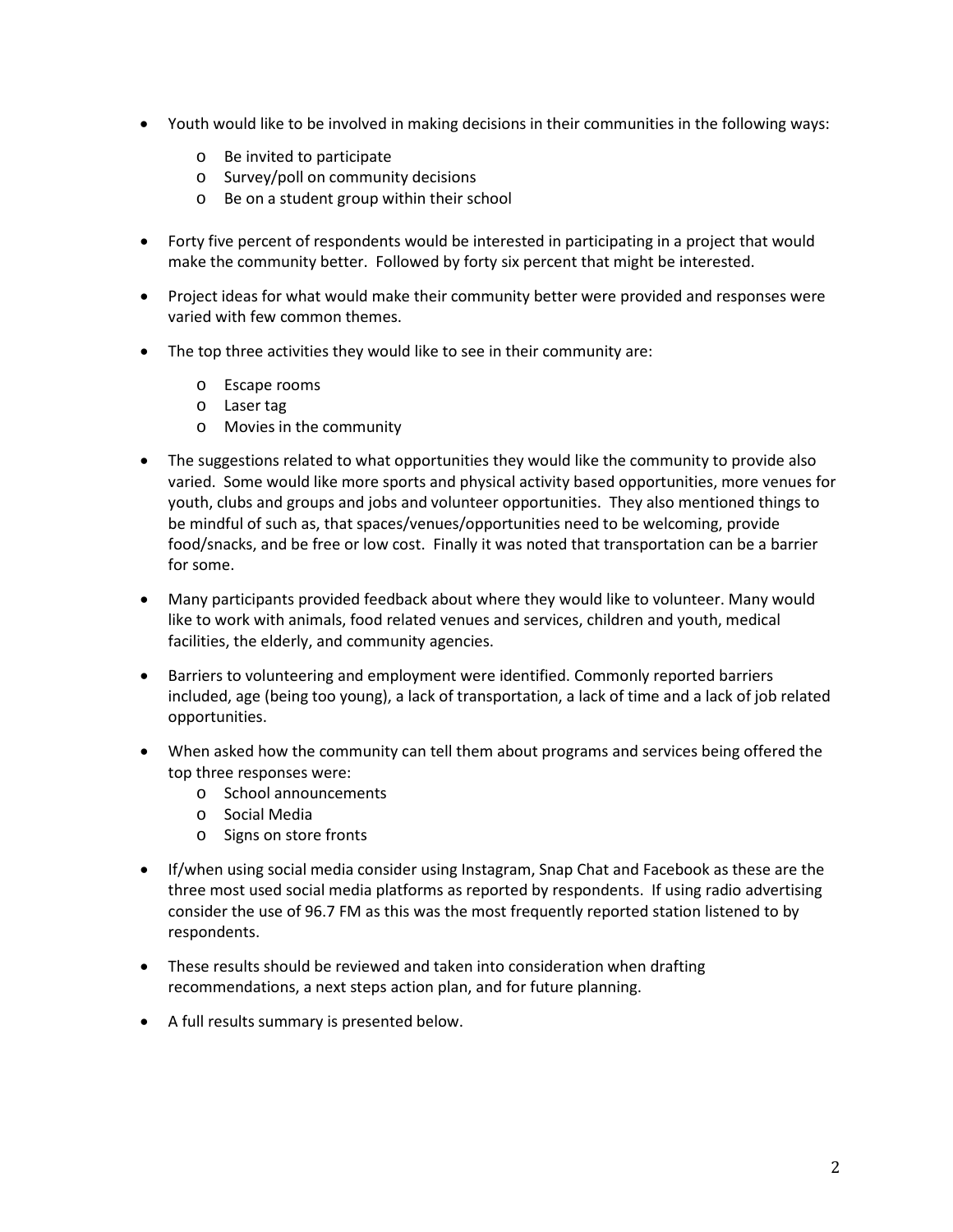#### Results:

#### **Table one:** What town do you live in?



What town do you live in? *n=399*

Youth reported Brockville and Kemptville most frequently.

**Table two:** Where would you like to hang out with your friends in the community?



Where would you like to hang out with your friends in the community? *n=1052*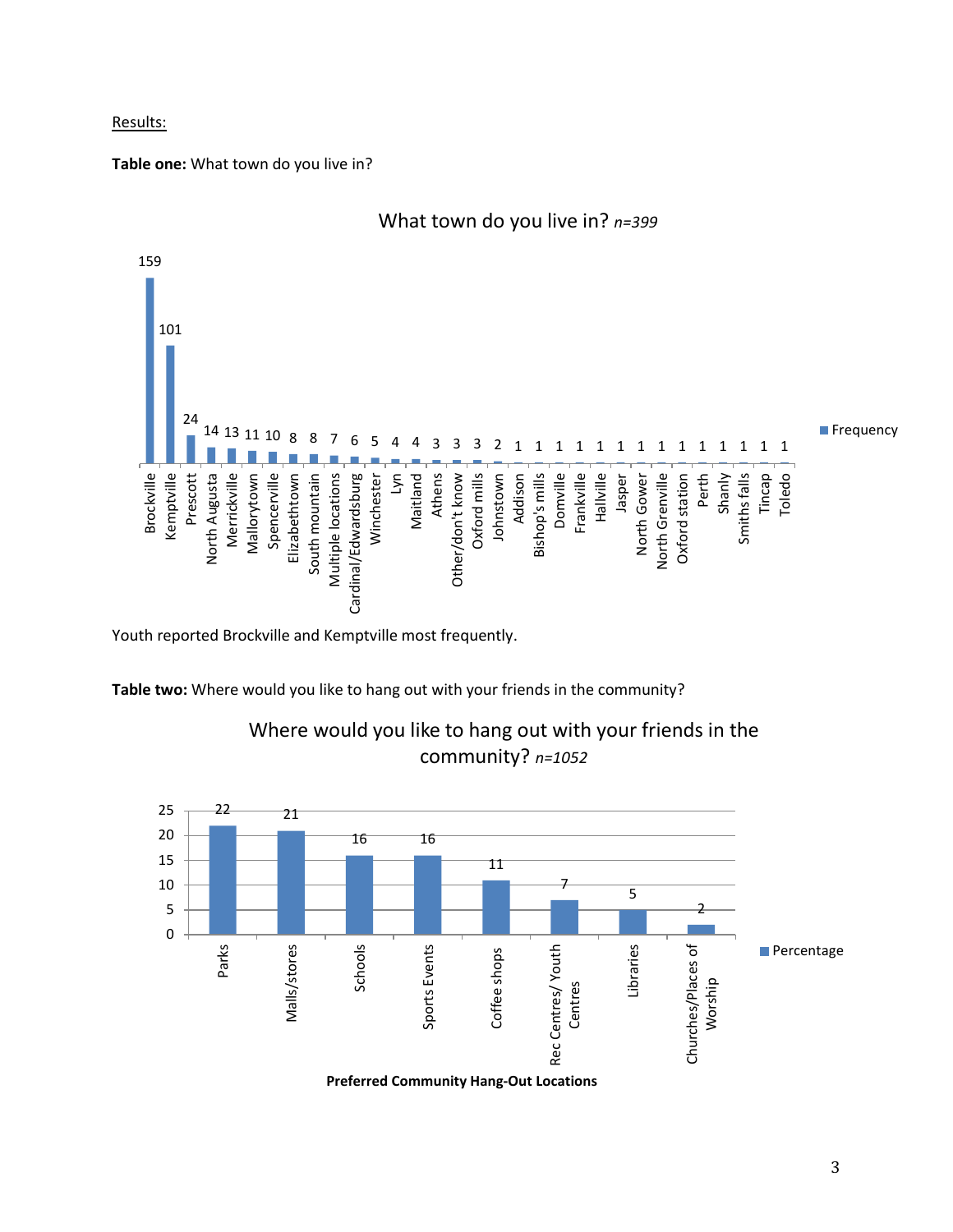**Table three**: "Other" locations where youth would like to hang out with their friends in the community? **Table four:** What can local businesses and organizations do to make you feel welcome?

> What can local businesses and organizations do to make you feel welcome? *n=1323*

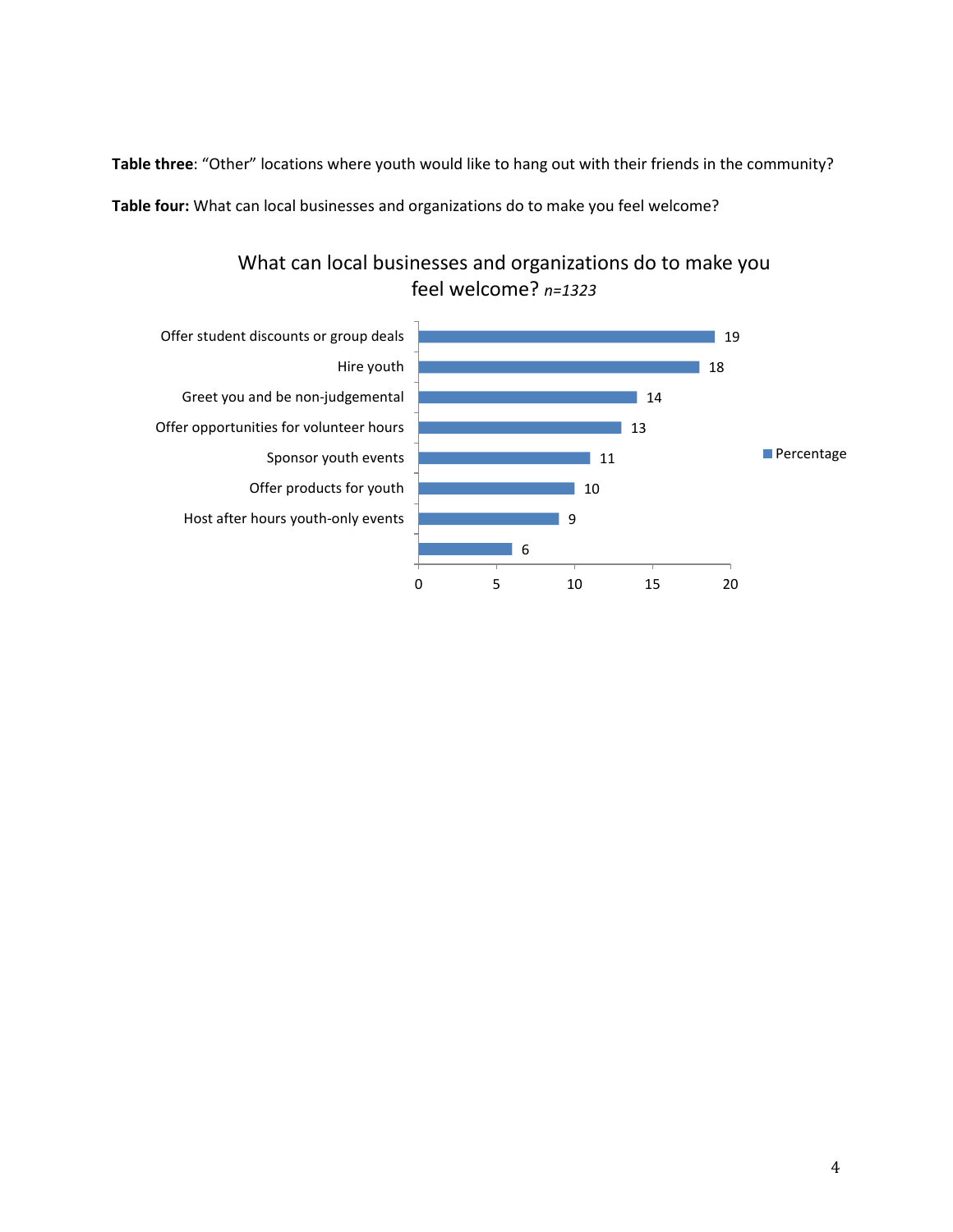A few additional suggestions for what local business and organisations can do to make youth feel welcome were provided. Most of those comments were related to making them feel welcome by not treating them like potential shoplifters. Some would like to be welcomed, engaged in conversation and for business/organization to have competitive pricing.

*Don't classify all young kids as a problem Not act like all teenagers are shoplifters Make it a welcoming environment Make conversation with us Better prices than their competitors*

**Table five:** What does a youth friendly environment look like to you (a place where you feel comfortable, safe & welcome)?

## What does a youth friendly environment look like to you (a place where you feel comfortable, safe & welcome)? *n=1601*



The following suggestions in addition to those reported above regarding what a youth friendly environment look like to youth (a place where you feel comfortable, safe & welcome) were provided:

- Comfortable seating
- Home
- Responsible supervision
- Mats to do flips
- Nice people
- Being around new people and learning new thing about people
- Alcohol and smoke free zone
- Vendors
- Can't describe, but a happy place!
- Minimize activities so kids with ASD don't feel overwhelmed
- Safe/security against drugs
- A place to be with friends
- Feel comfortable, safe & welcomed
- Confident people who just start convos.
- Accepting
- **Games**
- **Sports**

**Table six:** How would you like to be involved in making decisions in your community?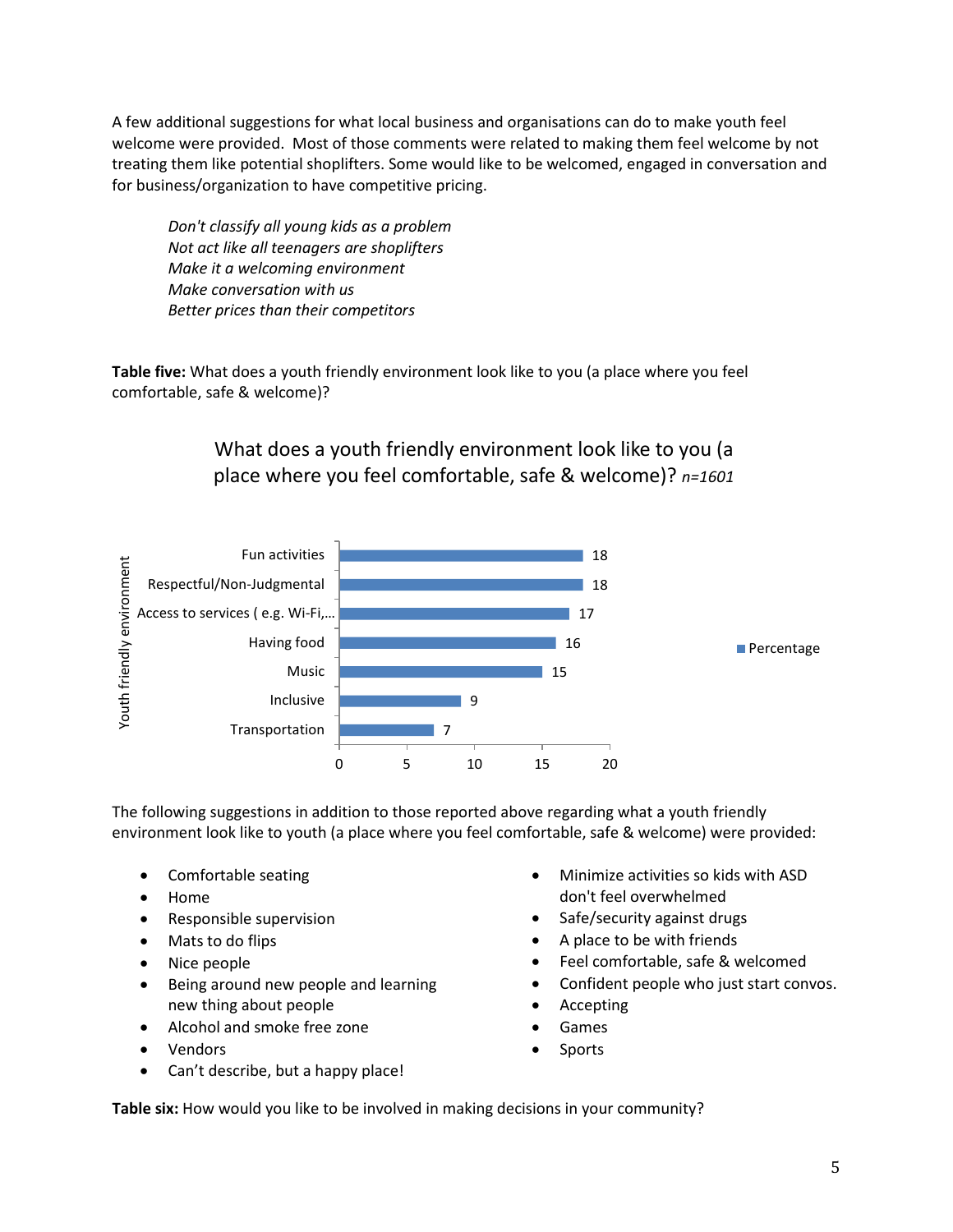# How would you like to be involved in making decisions in your community? *n=870*



The following additional suggestions for how would you like to be involved in making decisions in your community were provided:

- Be allowed to vote x2
- Attending a youth summit Big one more of these thing
- Sports Team/sports
- Getting an aquarium
- Youth make decisions
- Walk around
- Make a gaming center in the middle of Brockville
- Not really good at being involved
- **Sports**
- Don't want to participate

**Table seven:** Would you be interested in participating in a project that would make your community better?



## Would you be interested in participating in a project that would make your community better? *n=399*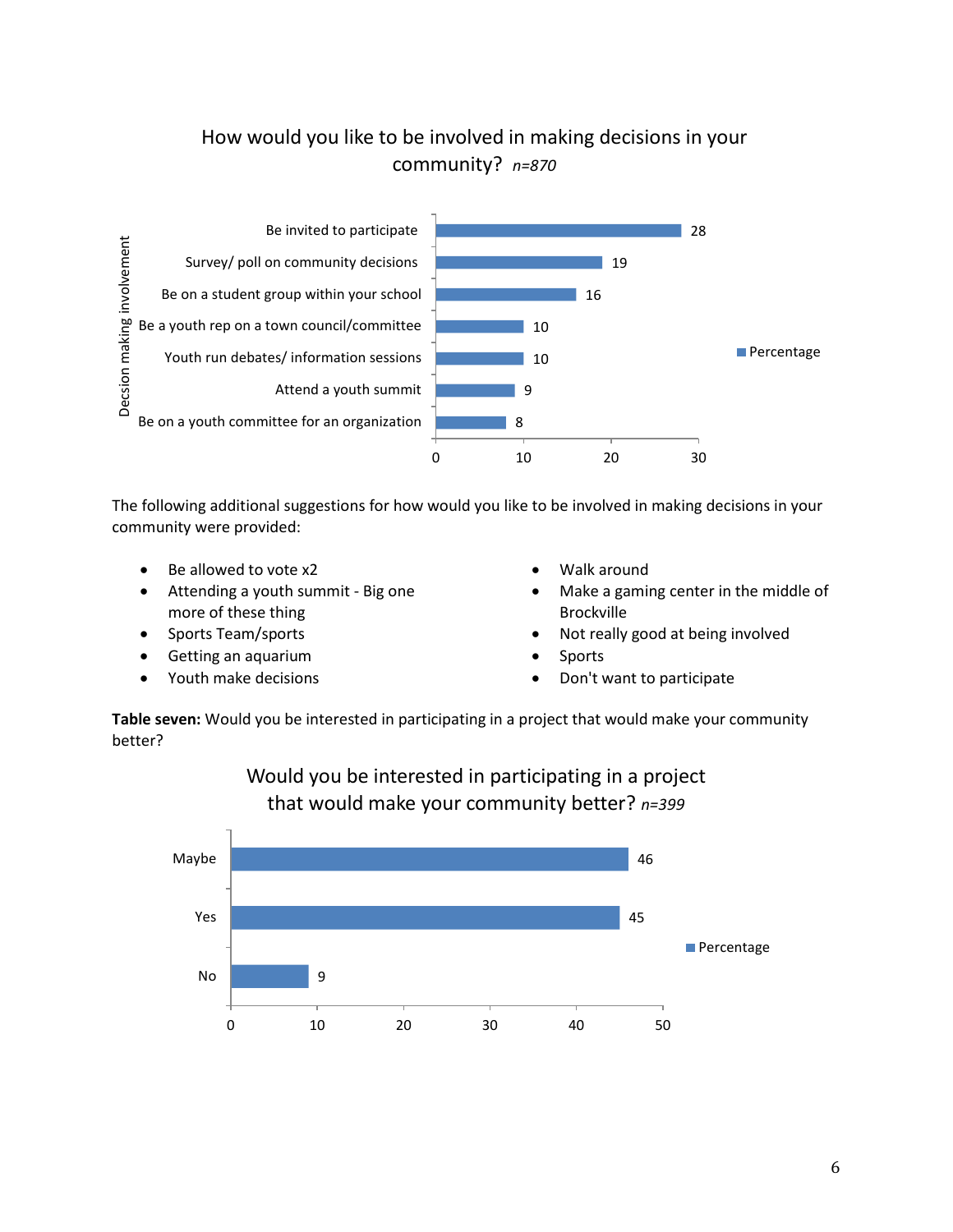#### **Do you have project ideas that would make your community better?**

Though almost all respondents were interested or potentially interested in participating in a project to make their community better, many were unsure what that project would be exactly. A few respondents noted that a project was not needed or that they liked their community as it was presently.

Many of the responses provided were less project ideas and more focused on places/venues they would like to see established in their communities. Suggested places/venues included: more stores in local malls, water park, outdoor pool, splash pads, movie venues, art galleries, laser tag, a community centre, museums, skate parks, bike paths, BMX bike spaces, Go-Kart tracks, more parks, mini putt, an airport, gaming centre and arcade.

Several respondents requested new and/or fun places to hangout in general and more community sports. Some respondents indicated they would like to see more youth friendly events offered, food, air conditioning and free Wi-Fi offered more widely. A few respondents request Pride Parades or LGBTQT events. A small number of respondents noted they would like 'all events' to include everyone.

*Get more places where kids can go and have fun activities, food and more parks A sports day for all kids, free of charge. Music lessons available for children for free. Sports (i.e. Hockey, skating) assistance (financial) Wi-Fi and snacks everywhere. LGBTQT Pride parade*

Some mentioned the need for more volunteer and employment opportunities, the need for low and no cost activities, and accessible transportation. Additionally, general mental health supports and the need for those with mental illness was noted by a few respondents.

*You know one of these circles where you talk about your feelings Create a place for youth & people with mental illness to feel comfortably safe and welcome*

Some requested being more involved in decision making as a whole and specific involvement in council and who gets to run were specifically mentioned. It was suggested that surveys/polls could be distributed to everyone for input.

*Have a youth council run in our town for events Surveys and poles that go out to everyone Have a say in who's running*

Several project suggestions related to cleaning up their communities in general and some mentioned the collection of garbage and recycling specifically.

*Community Clean-up Maybe more park cleaning (like you pick up trash in the park) We could have a competition for who gets more litter from off the ground*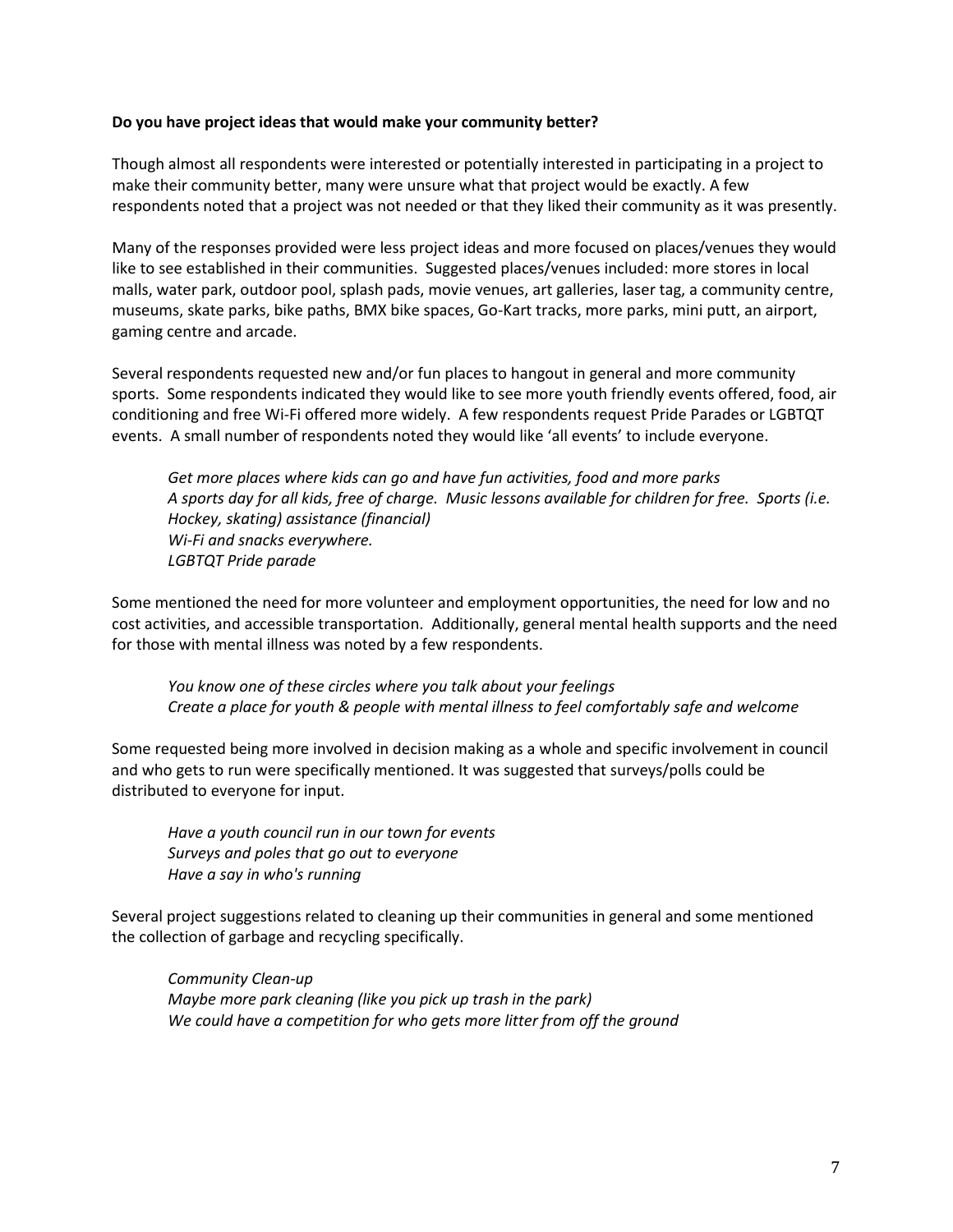Some reported possible art projects to improve their communities. A day focusing on making and sharing art was also suggested.

*Urban art in downtown Kemptville; if murals were painted on the sides of the buildings by students, then people wouldn't do inappropriate graffiti Painting murals in the parks*

Several suggested helping to support rinks, outdoor rinks, and ice pads in their communities as a potential project.

*Helping maintain an outdoor rink*

The following suggestions were provided and focused on food or feeding those in need:

*Make it illegal for youth to buy energy drinks Making the world's biggest cookie One of my projects would be that there were less hungry people and more people with a home cooked meal in front of them. At school you could have snack bins.*

The following projects related to community fundraising and charities were reported:

*Community fundraising, raffles for charity Charity for endangered species Make & plant flower baskets and give them to the poor*

#### **Community Activities:**

**Table eight:** What types of activities would you like to see in your community?



### What types of activities would you like to see in your community? *n=1923*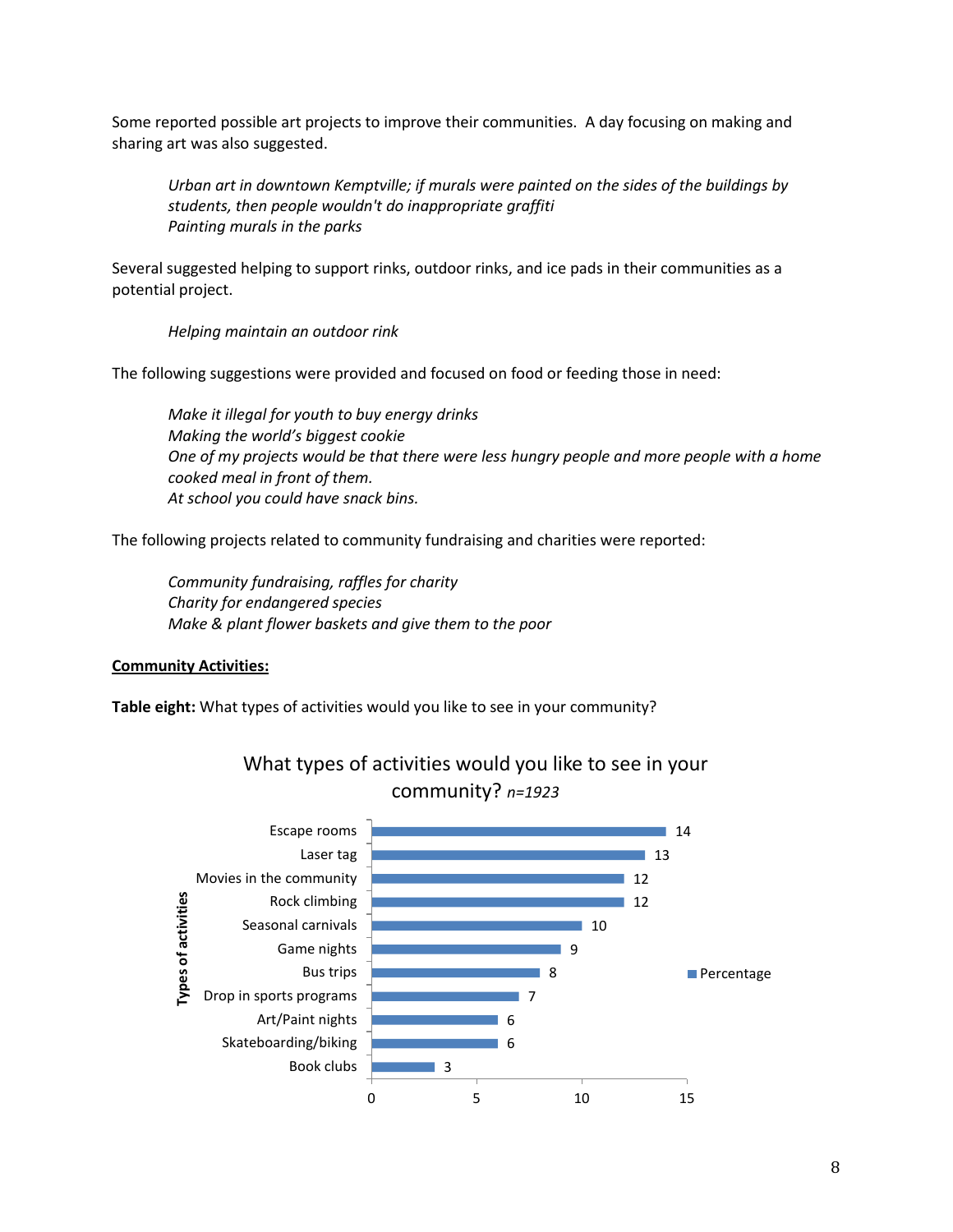Other responses:

- Sports x3
- More festivals and events (i.e. Ribfest) x2
- Gymnastics / cheer participation programs x2
- Swimming x2
- Maybe something for smaller children 3-10 years
- Open Dungeons and Dragons Night
- Dirt bike track.
- Dances
- Music nights
- Go kart racing
- Mountain bike
- Paintball/Gun range
- Open mic nights
- Parties
- Bike share
- Field trip
- Gaming center

#### **Community Opportunities:**

Participants were asked *what other opportunities would you like the community to provide and were asked to provide some examples.* Several common themes emerged from the responses provided. A common request was for more opportunities to be provided related to physical activity and specifically, sports. Some would like youth only or youth focused dances be held on a regular basis.

*Sports a lot of sports Activity nights like a kid's fitness league Off-road biking*

Another common response was for communities to add more venues for youth. Some of the venues listed included, movie theatres, skate parks, gaming centres, waterparks, parks in general, escape room, laser tag and paintball venues, pools, malls and shopping venues, and community centres.

Many requested having youth focused events, or specific youth only times. Being mindful of youth availability was noted by some (i.e. weekends and not during school hours). Some preferred clubs where youth who share common interests could gather. Some of the clubs noted were focused on gaming, both electronic and board games, and books. Having an opportunity to hang out with their friends or gather together at youth only spaces was important to some. A few mentioned wanting the opportunity to display or express their talents and having talent shows was offered as potential ways of meeting this need for a few respondents. In addition to spaces that welcome youth, a few respondents noted that they would like more spaces that were welcoming to LGBTQ+ youth or those with mental health challenges. Having inclusive safe spaces in general was mentioned by some.

*Parks just to hang out with friends and family's More places for youth to go where we are welcomed Opportunity to get involved politically Clubs and stuff for the LGBTQT community. More inclusive opportunities Many clubs / support groups for kids that need it e.g. Lgbtq+, mental health / people to talk to about anything*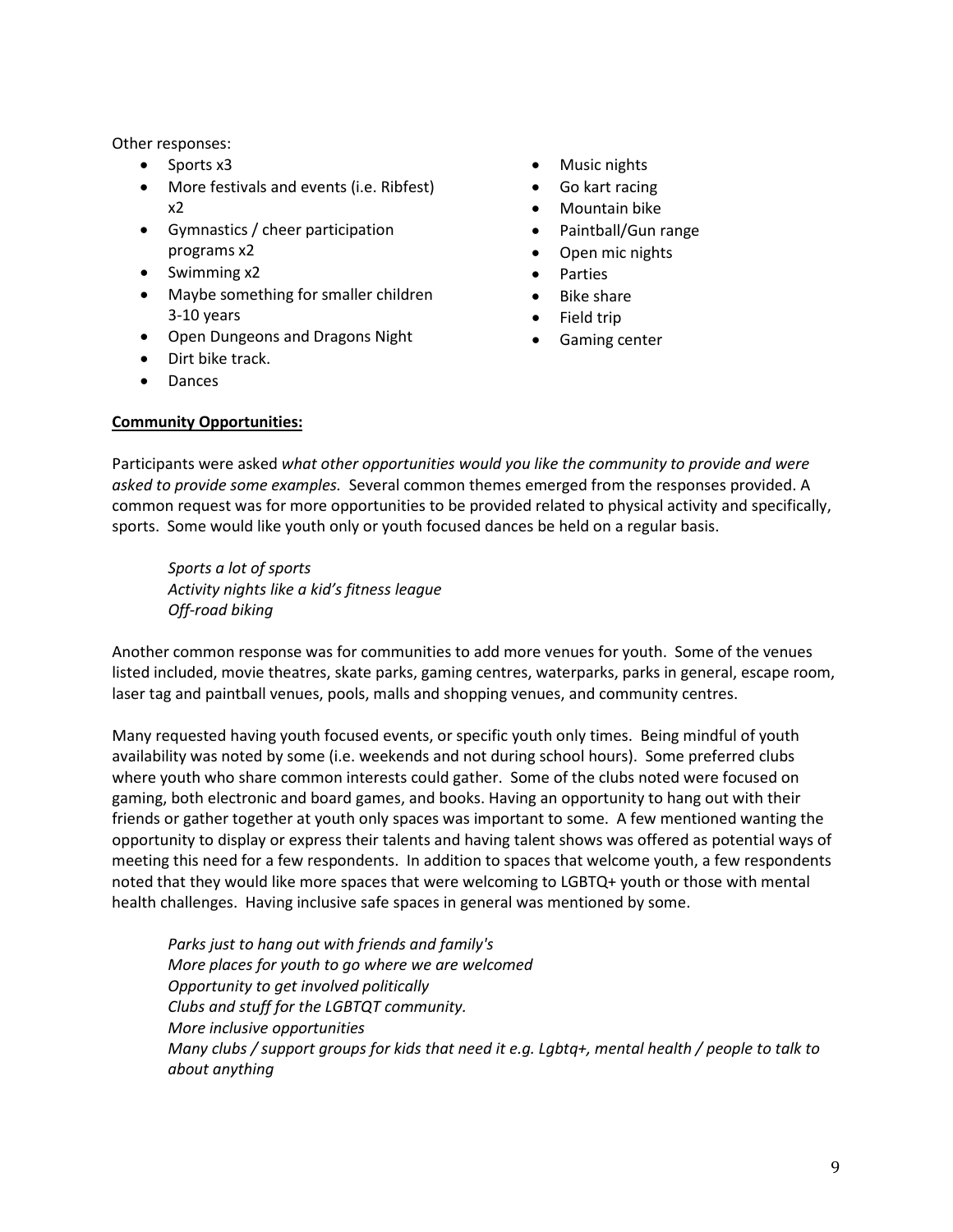Many respondents spoke of the need for events, venues and opportunities to be low cost or free. In addition to cost considerations, some suggested that free WI-FI should be more widely available. For some providing transportation would be a benefit. The need to offer free food and at events/venues was common. Some would like more events and opportunities related to food; suggestions provided included, food festivals, cooking and baking classes. Cook-outs or barbeques were also noted by a few respondents.

It was noted by some that there is a need for both job and volunteer opportunities. Though jobs as a broad category was mentioned more frequently, a few respondents noted the need for jobs and/or work experience for those who are younger; some noting less than 16 years and others noting under the age of 13.

*More places for youth to work / volunteer More small jobs for children under 16 for a chance to have job experience.*

A few respondents noted that they would like the opportunity to be more politically involved.

*Let teenagers vote; if you're old enough to drive a car, then you're old enough to vote*

Lastly, a small number of respondents requested the opportunity to go on trips and/or camping.

#### **Volunteering:**

Respondents were asked *where they would like to volunteer and were asked to give examples.* Several noted that they would be willing to volunteer anywhere. Some noted they have all of their volunteer hours already and do not need to volunteer anywhere, some were unsure and a small number were not interested in volunteering.

For the remaining responses, several common themes were identified. By far the most common responses related to volunteering with animal related charities, businesses, locations and events. Many would like to work with veterinary clinics and animal hospitals, shelters, rescue organizations, and barns that offer riding and other events and to a lesser extent, the aquatarium and pet stores.

Many would be interested in volunteering at food related venues and services. Food related venues were listed including, food banks, bake sales, food festivals, restaurants, grocery stores, and bakeries but more often specific restaurants were named such as, Tim Hortons, Subway, McDonalds, and Pizza Hut.

Many reported a willingness to give their time to other youth and/or youth serving/focused organizations. Also commonly reported were volunteer opportunities related to children, daycares and agencies that support children.

Frequently respondents noted that they would like to volunteer at places that have a medical focus. Those places included: doctors' offices, labs, physio therapy facilities, and hospitals.

Some were interested in carnivals, fairs and festivals. Others would like to volunteer in parks. A few specifically noted that they would like to help with movies in the park. A small number listed that they just wanted to be outside in general.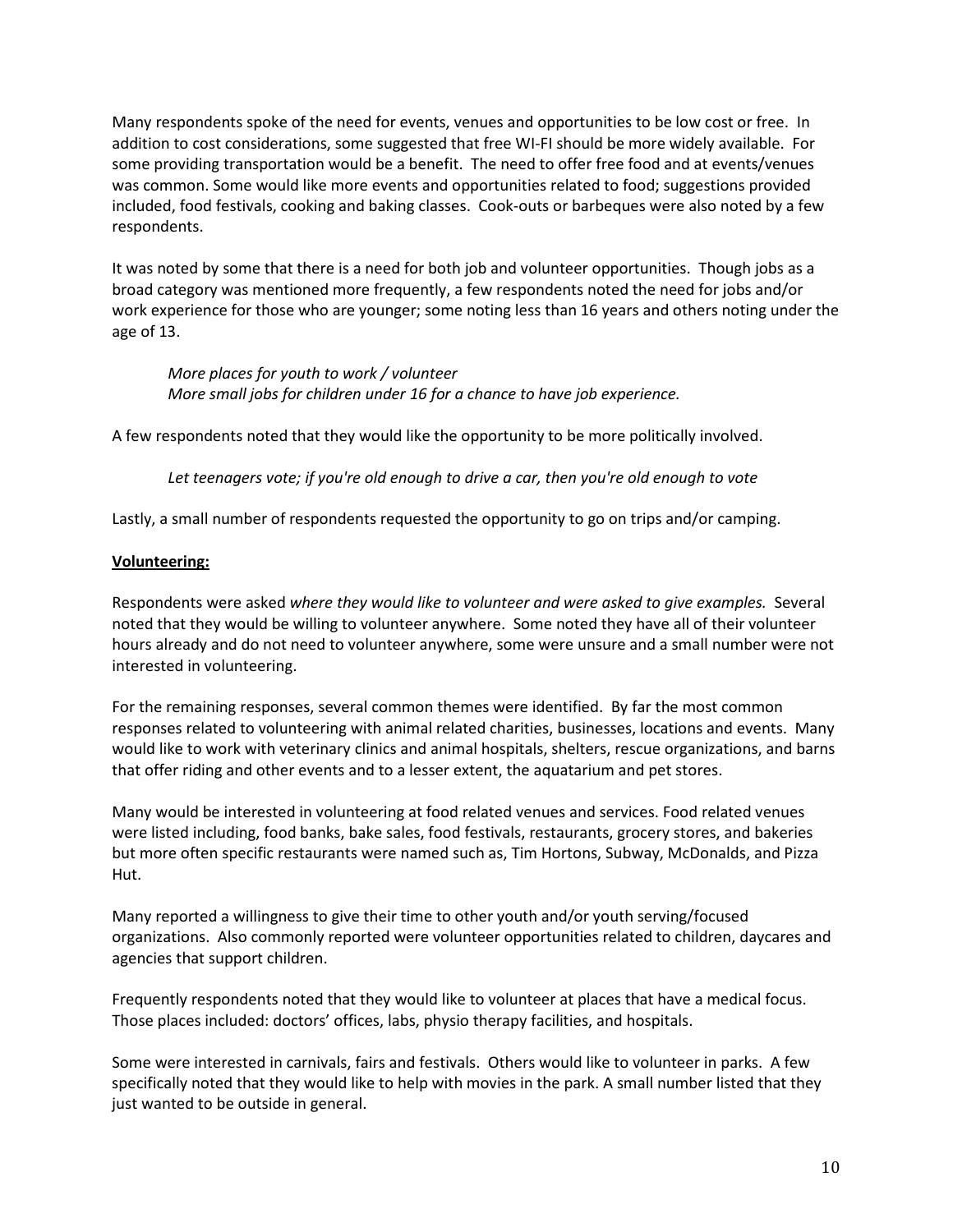Many noted that they would like to volunteer with community organization, agencies and/or groups. Some groups listed included, faith based organizations and youth groups, police services and to a lesser extend the Salvation Army. Many specifically referenced "Stingers" in Brockville.

Respondents were asked to describe any *barriers they face to volunteering or getting a job.* By far the most common response was that there were no barriers to volunteering or getting a job. For those that did express challenges and/or barriers, age was the most frequently reported response. Most noted that they were too young. Many indicated that transportation was an issue and they were unable to get to opportunities. A lack of time caused by other commitments was cited, with school and sports obligations being the most common response listed.

*Age is a barrier for us People not letting me because they think I'm incapable and too young or immature Barriers for me to volunteer or get a job would be how much free time I have.*

A number of respondents reported a lack of jobs in the community. A few respondents noted that health issues, anxiety and physical challenges were a barrier for them. A small number reported a lack of support from family, friends or parents.

*There are barriers because there are not a lot of jobs available for teens I'm nervous about going in Anxiety*

A few respondents noted that they lacked experience in general. A small number of respondents specially reported concerns about their resume or lack of resume. It was noted that without experience they were unsure what to add to their resumes.

*Need help with resume It's difficult to get experience to help build a resume. … I don't have much for a resume*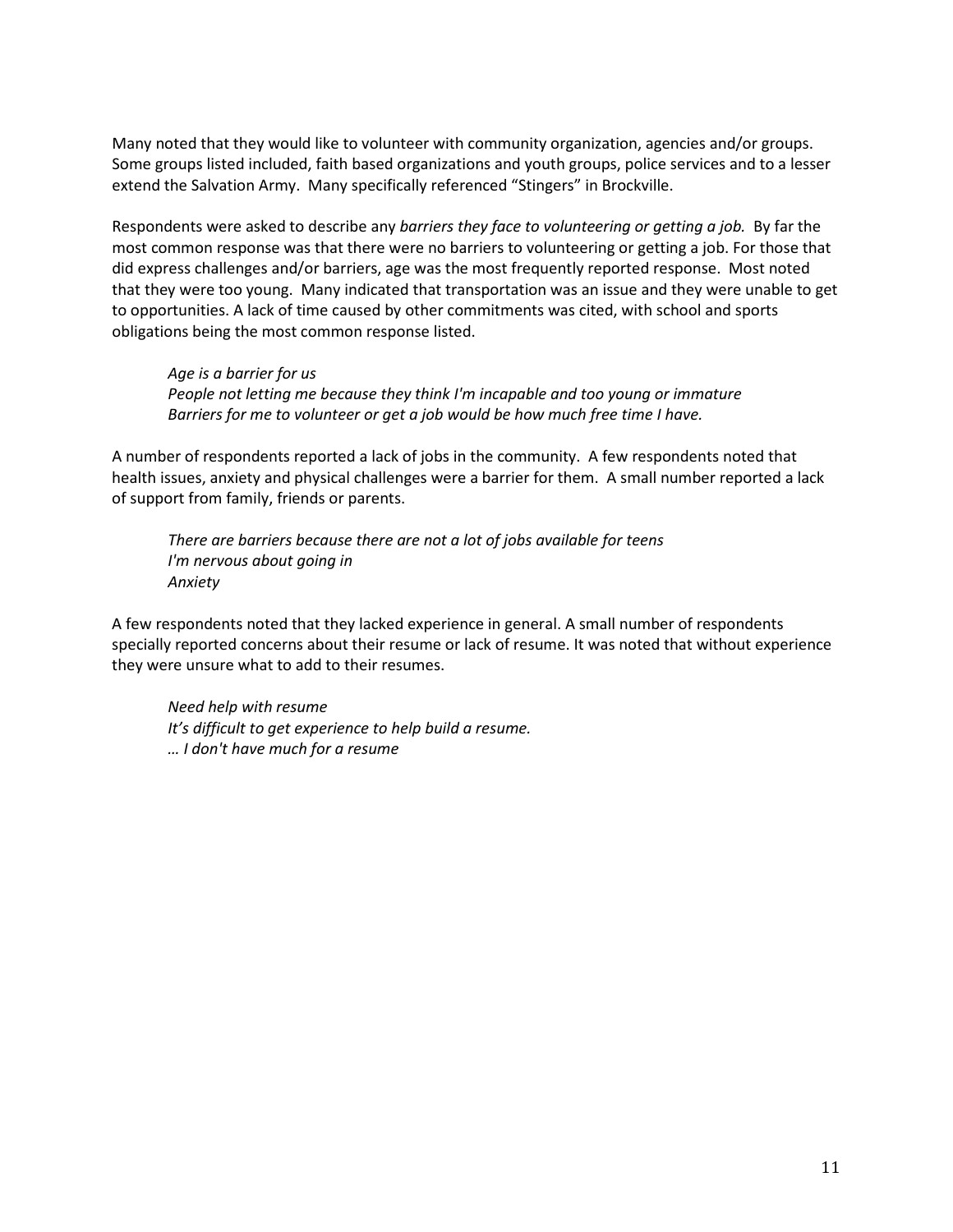

**Table nine:** How can your community tell you about the programs and services that are being offered?

**Table ten:** Types of social media most frequently used



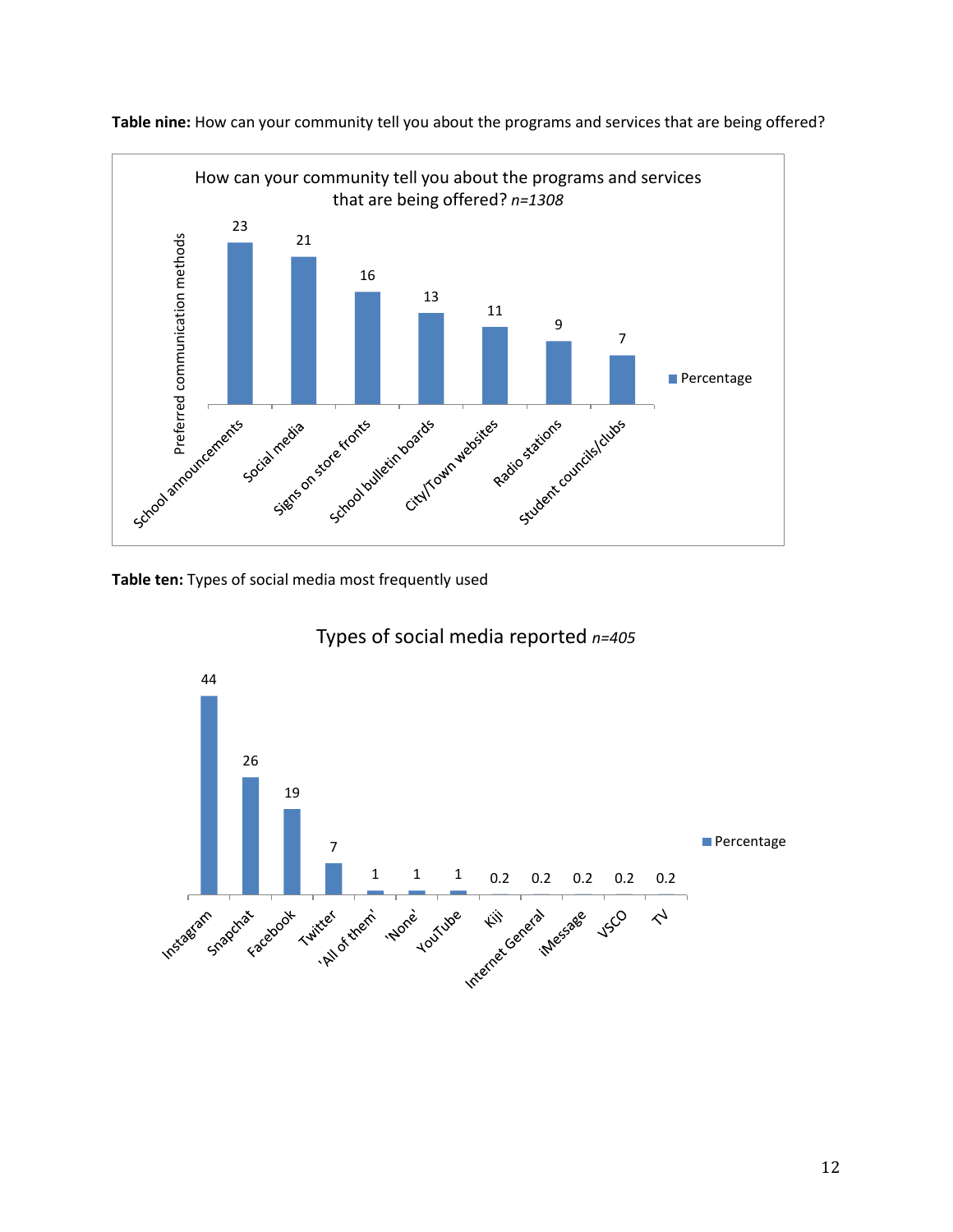

Radio stations reported *n=144*

The following ways the community can tell youth about the programs and services that are being offered were provided:

- Posters x3
- Newspapers
- Parents
- People come into schools to explain
- Word of mouth
- Emails
- Newsletters
- People
- Family
- Mail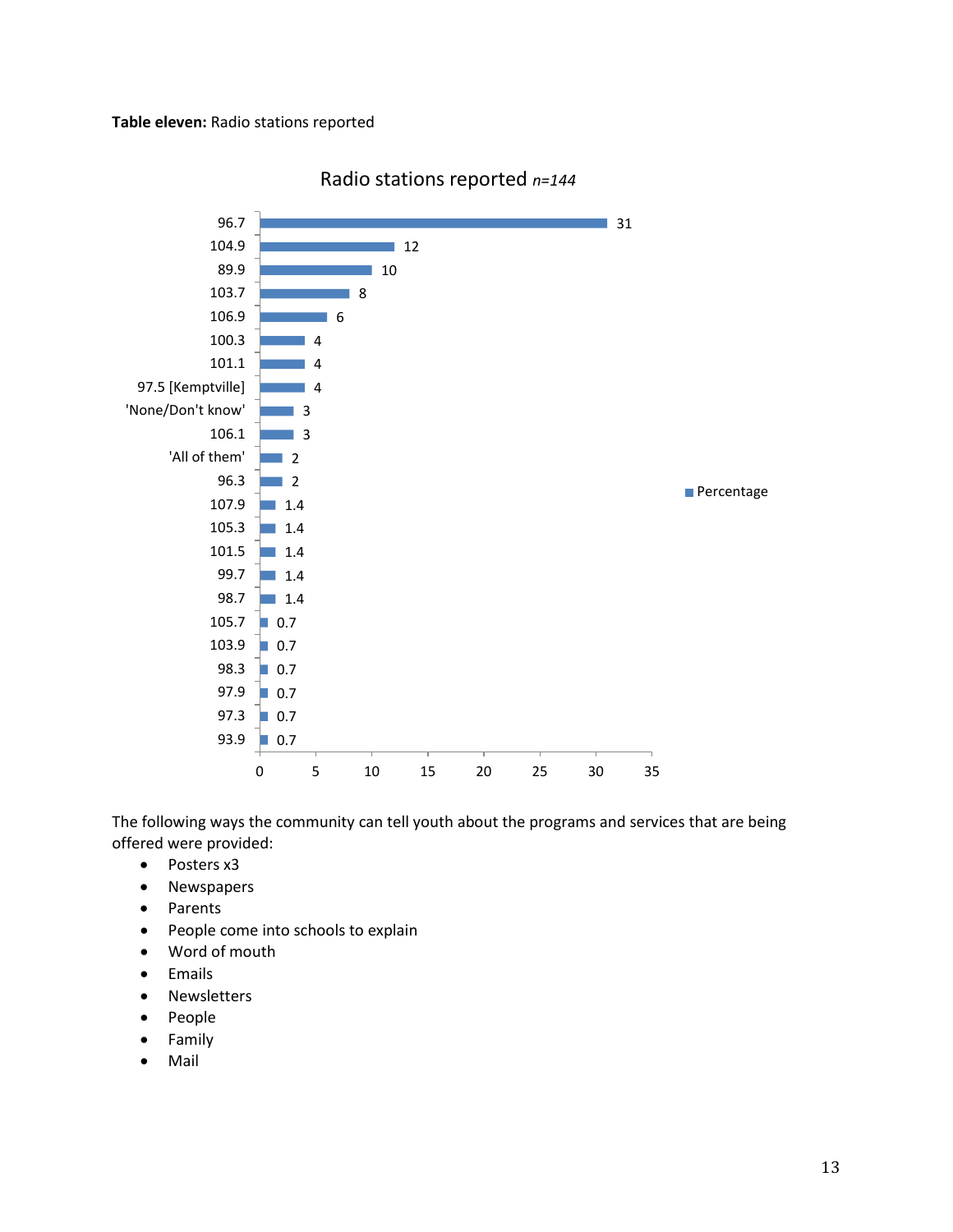Respondents were provided the opportunity to provide any additional comments or suggestions. By far the most common response was that they had nothing more to add or stated no specifically. A few specifically mentioned that the survey covered everything they wanted to say. Some expressed gratitude for the survey and some expressed their thanks for being consulted.

*Nope, hope I helped! Thank you for doing this survey; youth aren't always listened to and it's nice to have someone asking what we want Keep up the good work*

Some broad responses about the need to get youth more involved and invested in their communities were provided. Some made note of ways they would like to be more involved such as, having surveys and polls/surveys posted on the community/town website,

*Try harder to make the youth involved because they are ruling this city after the grown-ups pass. We might as well get involved and ready now. Town Website polls for youth to vote online for community events. Involve teens more in the community. Even have a teen city council or something. Get youth more involved in decisions that are being made Give kids my age a chance and have faith in us and then we won't disappoint you.*

In general some requested more places to gather, more activities in general and more activities that are youth friendly particularly. A gaming centre and improved/increased youth focused shopping stores were requested. Caution about the need for free and low cost activities/events, along with the need for spaces that are welcoming, open to everyone, and safe were provided by a small number of respondents.

*The community does do a lot to include youth, often there are fees, but if you can go somewhere free, it is much more welcoming and I'm more likely to go.*

A small number of respondents expressed gratitude for the youth events and groups they currently attend and some noted that others should attend their groups/events. A few participants also noted the need to hire youth and provide them with employment opportunities. It was suggested that having a youth focused job event would be helpful.

*Youth hiring is looked down upon since were seen as irresponsible teens. They could have a day where all youth can try different jobs because a lot of kids would like to try jobs.*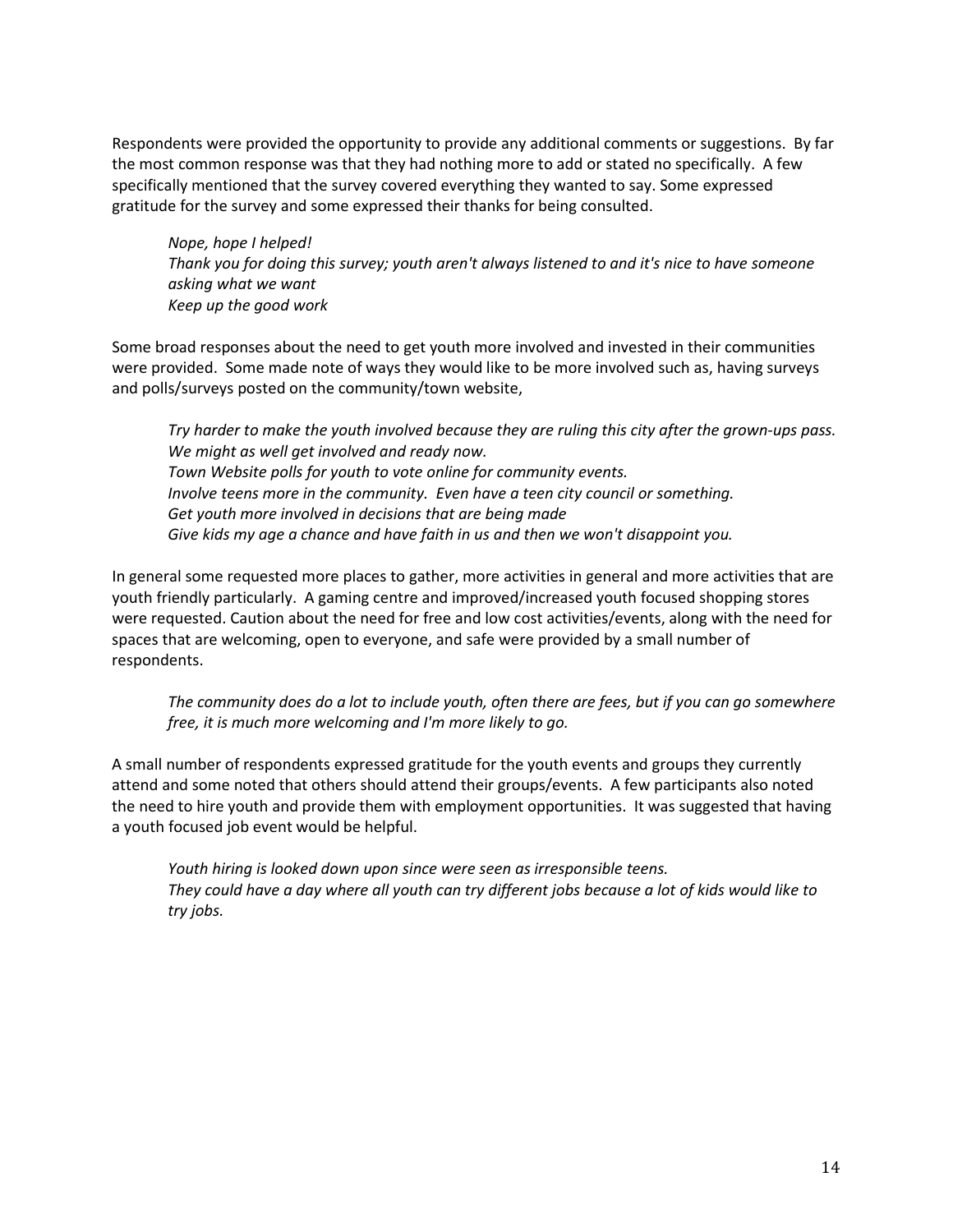#### **Discussion & Recommendations:**

Youth in the community have provided detailed feedback as part of the Let's Talk surveys to help inform services and programs that support youth.

Based on the results of the survey, the following recommendations are provided for consideration:

- Review the ways youth prefer to be involved in decision making in their communities. Consider inviting youth to participate, the potential use of polls/surveys targeting youth when making decisions and potential ways to partner with student groups within schools.
- Review and consider potential community project ideas provided by respondents.
- Review and discuss the areas in which youth would be interested in volunteering and possible ways to overcome the barriers they report encountering.
- Consider the use of school announcements, social media, and information posted on sign front of stores. When using social media consider using Instagram, Snap Chat and Facebook as these were the three most used social media platforms reported by respondents. If using radio advertising, consider the use of 96.7 FM, as this was the most frequently reported station listened to by respondents.
- These results should be reviewed and taken into consideration when drafting recommendations, a next steps action plan, and for future planning.

#### **Respectfully submitted by**,

Julie Bolton, RN, BNSc Foundational Standard Coordinator

*This report may not be reproduced or disseminated externally without expressed written permission of the primary author. Please contact:*

Julie Bolton, RN, BNSc. Foundational Standard Coordinator, Leeds, Grenville & Lanark District Health Unit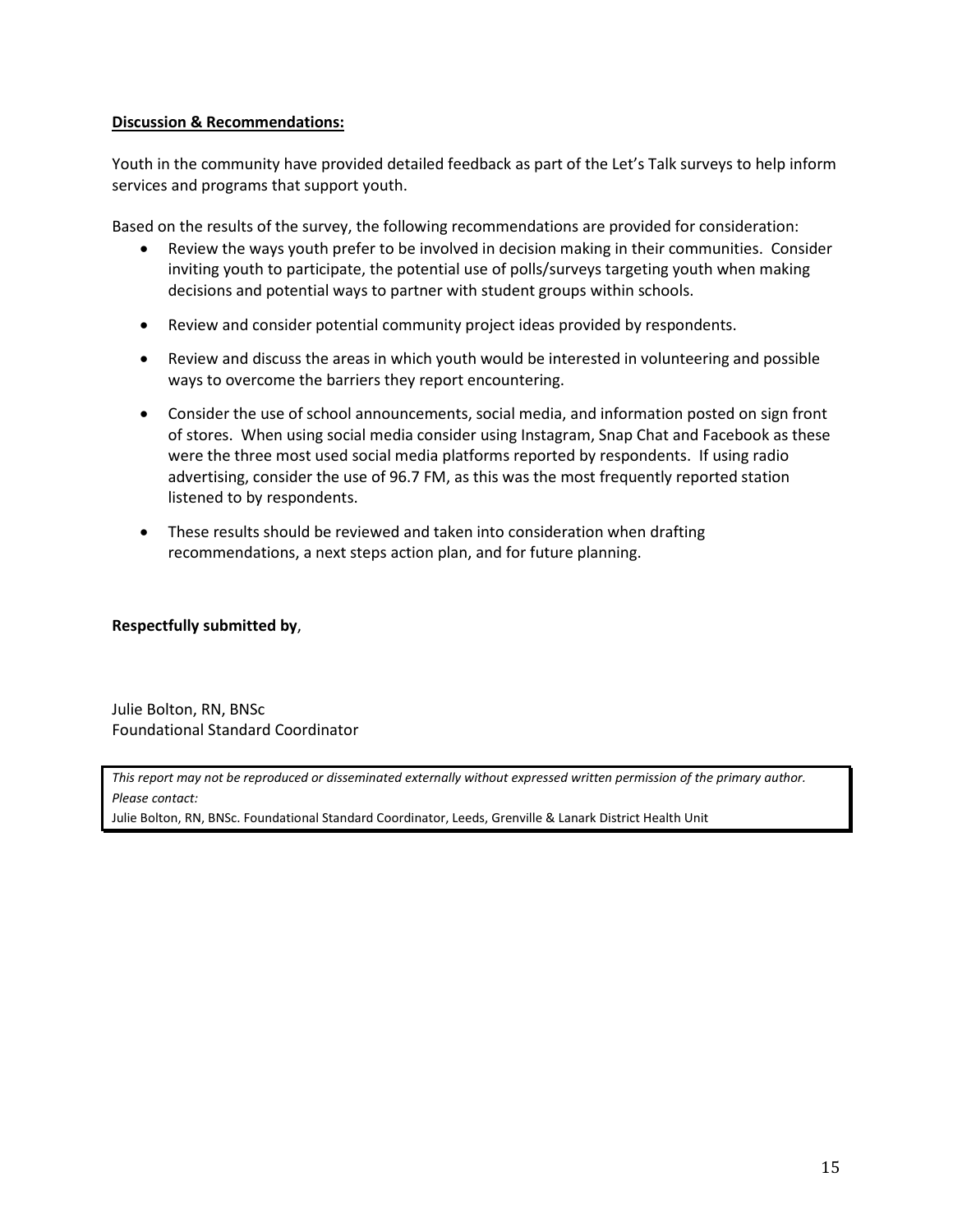# **Youth Let's Talk Survey**

**Are you 12-18 years old?** Please take a few minutes to complete this survey. This survey is anonymous, meaning you will not be personally identified. Your comments are very important to us, and will be used to plan and deliver community projects to support youth.

#### **Age:** \_\_\_\_\_\_

| What town do you live in: |  |
|---------------------------|--|
|---------------------------|--|

- **1. Where would you like to hang out with your friends in the community?** Please check off your top 3
	- □ Schools
	- Rec Centres/ Youth Centres
	- Libraries
	- Parks
	- □ Other. Please describe\_\_\_\_\_\_\_\_\_
- □ Sports Events
- Malls/stores
- □ Churches/Places of Worship
- □ Coffee shops
- **2. What can local businesses and organizations do to make you feel welcome?** Please check all options that apply
	- □ Offer student discounts or group deals
	- $\Box$  Offer products for youth
	- $\Box$  Hire youth
	- $\Box$  Offer opportunities for volunteer hours
	- $\Box$  Sponsor youth events
- $\Box$  Host after hours youth-only events
- $\Box$  Greet you and be non-judgemental
- $\Box$  Sticker or sign to show that youth are welcome
- □ Other. Please describe \_\_\_\_\_\_\_\_\_\_\_\_\_\_\_\_\_\_\_\_\_\_
- **3. What does a youth friendly environment look like to you** (a place where you feel comfortable, safe & welcome)**?** Please check all options that apply
	- □ Respectful/Non-Judgmental
	- Inclusive
	- Music
	- Having food
	- Transportation
- $\Box$  Fun activities
- □ Access to services (e.g. Wi-Fi, washrooms)
- Other. Please describe \_\_\_\_\_\_\_\_\_\_\_\_\_\_\_\_\_\_\_\_\_\_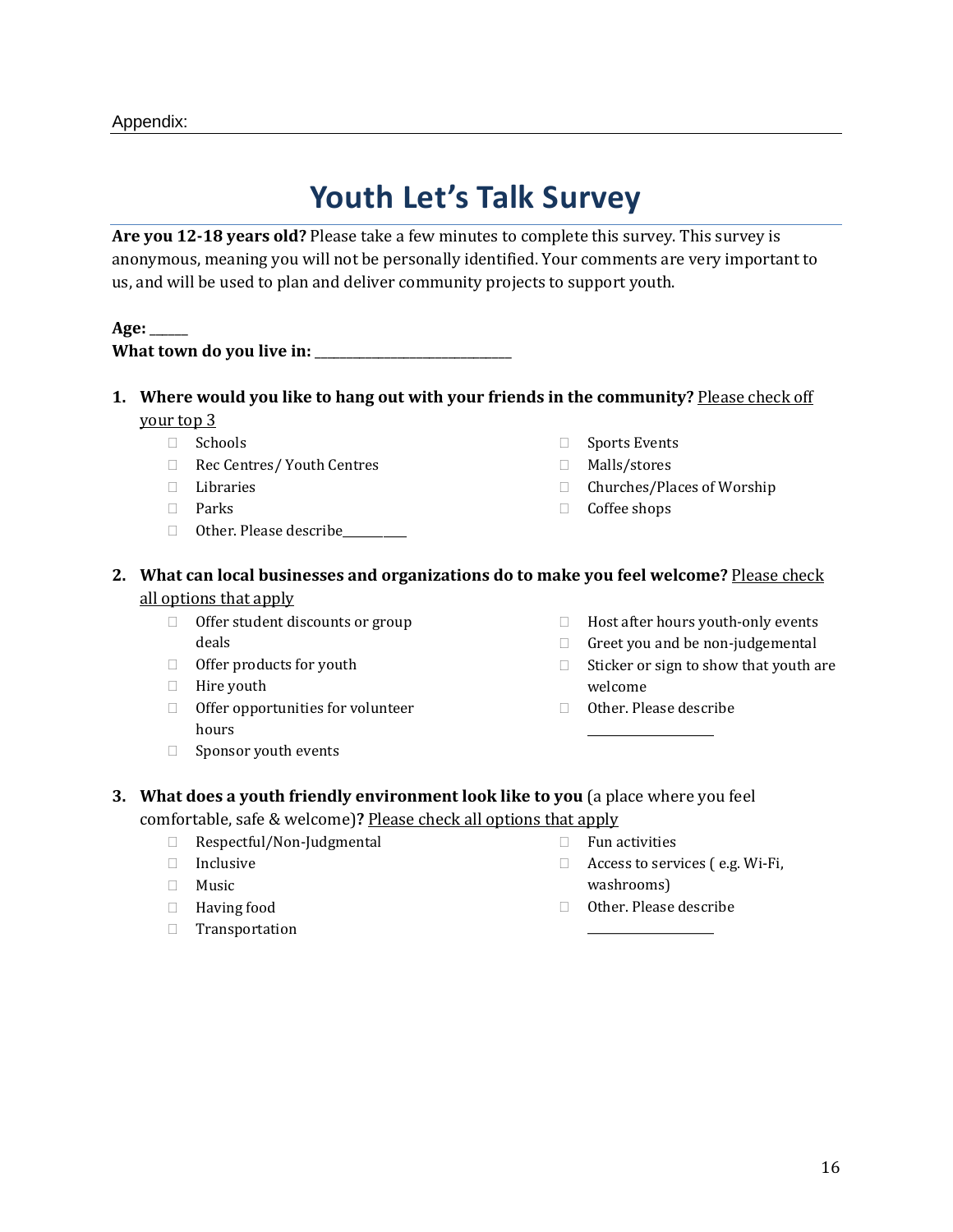### **4. How would you like to be involved in making decisions in your community?** Please check all options that apply

- $\Box$  Be a youth rep on a town council/committee
- $\Box$  Be on a student group within your school
- $\Box$  Be on a youth committee for an organization
- Attend a youth summit
- $\Box$  Survey/ poll on community decisions
- □ Youth run debates/ information sessions
- $\Box$  Be invited to participate
- Other. Please describe \_\_\_\_\_\_\_\_\_\_\_\_\_\_\_\_\_\_\_\_\_
- **5. a) Would you be interested in participating in a project that would make your community better?**

| $\Box$ Yes<br>□ Maybe<br>$\Box$ No |
|------------------------------------|
|------------------------------------|

#### **b) Do you have project ideas that would make your community better?**

**6. What types of activities would you like to see in your community?** Please check off your top 5

\_\_\_\_\_\_\_\_\_\_\_\_\_\_\_\_\_\_\_\_\_\_\_\_\_\_\_\_\_\_\_\_\_\_\_\_\_\_\_\_\_\_\_\_\_\_\_\_\_\_\_\_\_\_\_\_\_\_\_\_\_\_\_\_\_\_\_\_\_\_\_\_\_\_\_\_\_\_\_\_\_\_\_\_\_\_\_\_\_\_\_\_\_\_\_\_\_\_\_\_\_\_\_\_\_\_\_\_\_\_

Movies in the community

\_\_\_\_\_\_\_\_\_\_\_\_\_\_\_\_\_\_\_\_\_\_\_\_\_\_\_\_\_\_\_\_\_\_\_\_\_\_\_\_\_\_\_\_\_\_\_\_\_\_\_\_\_\_

- □ Skateboarding/biking
- Laser tag
- Escape rooms
- Rock climbing
- $\Box$  Drop in sports programs
- $\Box$  Seasonal carnivals
- $\Box$  Book clubs
- Game nights
- $\Box$  Bus trips
- Art/Paint nights
- Other. Please describe \_\_\_\_\_\_\_\_\_\_\_\_\_\_\_\_\_\_\_\_\_